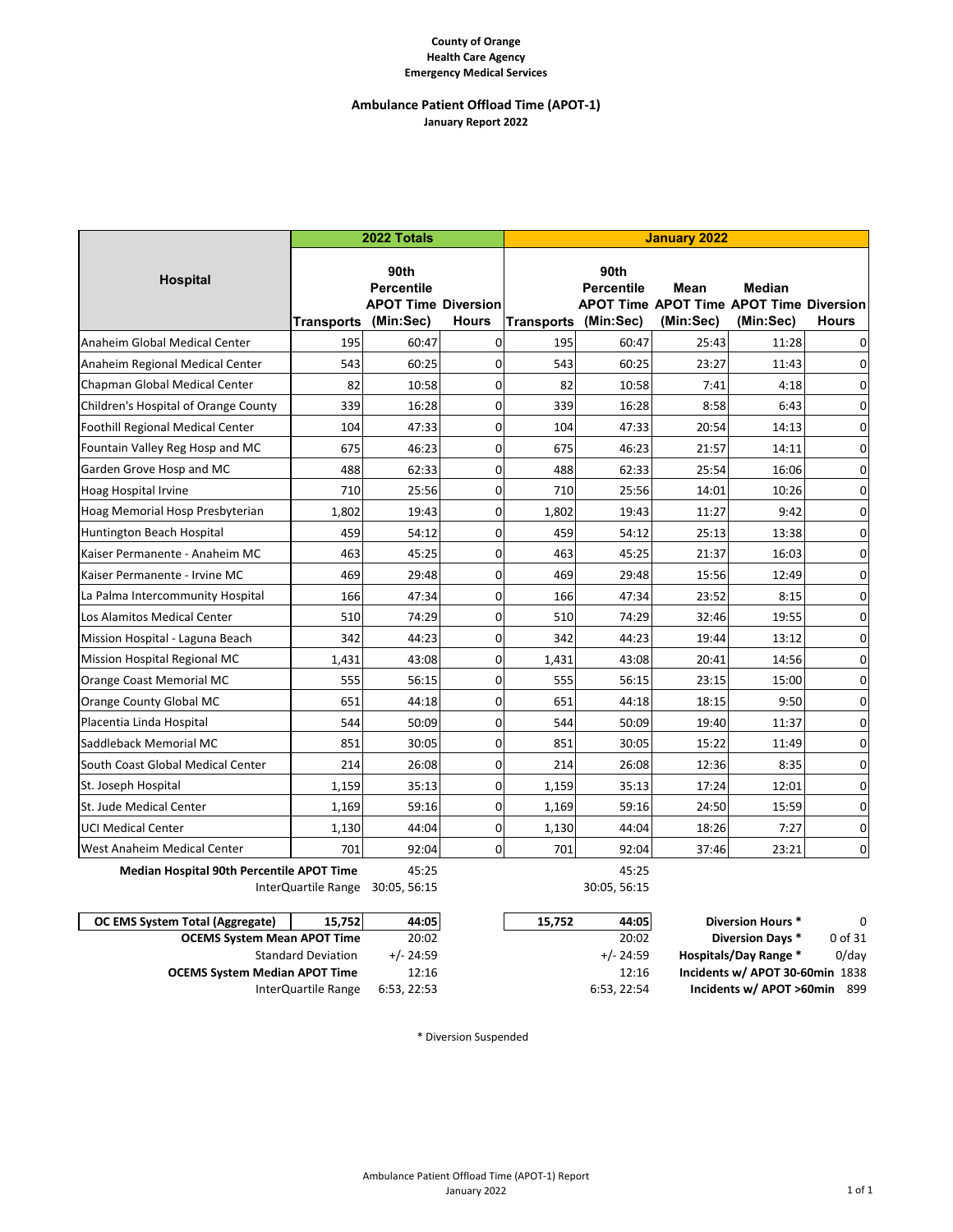### **County of Orange Health Care Agency Emergency Medical Services**

### **Ambulance Patient Offload Time (APOT‐1) February Report 2022**

|                                                  |            | 2022 Totals                                                          |                | <b>February 2022</b> |                           |                   |                                                                              |                  |
|--------------------------------------------------|------------|----------------------------------------------------------------------|----------------|----------------------|---------------------------|-------------------|------------------------------------------------------------------------------|------------------|
| <b>Hospital</b>                                  | Transports | 90th<br><b>Percentile</b><br><b>APOT Time Diversion</b><br>(Min:Sec) | <b>Hours</b>   | Transports (Min:Sec) | 90th<br><b>Percentile</b> | Mean<br>(Min:Sec) | <b>Median</b><br><b>APOT Time APOT Time APOT Time Diversion</b><br>(Min:Sec) | <b>Hours</b>     |
| Anaheim Global Medical Center                    | 410        | 45:29                                                                | $\Omega$       | 215                  | 30:14                     | 14:59             | 9:57                                                                         | $\Omega$         |
| Anaheim Regional Medical Center                  | 978        | 44:52                                                                | $\overline{2}$ | 435                  | 34:26                     | 15:37             | 10:55                                                                        | $\overline{2}$   |
| Chapman Global Medical Center **                 | 88         | 11:16                                                                | $\Omega$       | 6                    | 13:53                     | 6:52              | 4:16                                                                         | $\mathbf 0$      |
| Children's Hospital of Orange County             | 627        | 16:51                                                                | $\overline{0}$ | 288                  | 17:07                     | 8:39              | 6:21                                                                         | $\pmb{0}$        |
| <b>Foothill Regional Medical Center</b>          | 188        | 41:58                                                                | $\overline{2}$ | 84                   | 30:38                     | 13:43             | 8:19                                                                         | $\overline{2}$   |
| Fountain Valley Reg Hosp and MC                  | 1,275      | 40:55                                                                | 9              | 600                  | 35:22                     | 16:07             | 10:37                                                                        | $\boldsymbol{9}$ |
| Garden Grove Hosp and MC                         | 861        | 49:12                                                                | 18             | 373                  | 33:52                     | 17:08             | 13:14                                                                        | 18               |
| Hoag Hospital Irvine                             | 1,319      | 23:44                                                                | 79             | 609                  | 21:53                     | 11:32             | 9:06                                                                         | 79               |
| Hoag Memorial Hosp Presbyterian                  | 3,268      | 18:26                                                                | 39             | 1,466                | 16:04                     | 9:46              | 8:51                                                                         | 39               |
| Huntington Beach Hospital                        | 846        | 46:11                                                                | 3              | 387                  | 33:08                     | 17:49             | 11:52                                                                        | $\mathsf 3$      |
| Kaiser Permanente - Anaheim MC                   | 864        | 42:42                                                                | $\Omega$       | 401                  | 37:41                     | 17:17             | 11:57                                                                        | $\mathbf 0$      |
| Kaiser Permanente - Irvine MC                    | 886        | 28:03                                                                | $\overline{0}$ | 417                  | 25:44                     | 14:29             | 11:56                                                                        | $\mathbf 0$      |
| La Palma Intercommunity Hospital                 | 437        | 43:52                                                                | $\Omega$       | 271                  | 40:33                     | 15:10             | 7:37                                                                         | $\mathbf 0$      |
| Los Alamitos Medical Center                      | 1,054      | 74:54                                                                | 31             | 544                  | 73:57                     | 30:40             | 18:26                                                                        | 31               |
| Mission Hospital - Laguna Beach                  | 564        | 37:08                                                                | 6              | 222                  | 27:19                     | 14:50             | 12:44                                                                        | 6                |
| <b>Mission Hospital Regional MC</b>              | 2,662      | 39:06                                                                | $\mathbf{q}$   | 1,231                | 35:01                     | 17:03             | 13:28                                                                        | 9                |
| Orange Coast Memorial MC                         | 1,034      | 48:13                                                                | 52             | 479                  | 37:23                     | 18:46             | 13:50                                                                        | 52               |
| Orange County Global MC                          | 1,296      | 34:07                                                                | 19             | 645                  | 23:06                     | 11:32             | 7:55                                                                         | 19               |
| Placentia Linda Hospital                         | 871        | 35:07                                                                | $\Omega$       | 327                  | 19:09                     | 10:13             | 7:43                                                                         | $\mathbf 0$      |
| Saddleback Memorial MC                           | 1,587      | 26:59                                                                | 18             | 736                  | 23:28                     | 13:00             | 11:17                                                                        | 18               |
| South Coast Global Medical Center                | 393        | 22:15                                                                | $\overline{2}$ | 179                  | 20:41                     | 9:51              | 8:21                                                                         | $\overline{2}$   |
| St. Joseph Hospital                              | 2,112      | 29:50                                                                | 8              | 953                  | 22:20                     | 11:38             | 8:44                                                                         | 8                |
| St. Jude Medical Center                          | 2,308      | 42:52                                                                | 5              | 1,139                | 30:13                     | 15:10             | 12:07                                                                        | 5                |
| <b>UCI Medical Center</b>                        | 2,084      | 38:59                                                                | 83             | 954                  | 32:48                     | 14:05             | 7:25                                                                         | 83               |
| West Anaheim Medical Center                      | 1,324      | 73:04                                                                | 46             | 623                  | 54:31                     | 23:30             | 15:56                                                                        | 46               |
| <b>Median Hospital 90th Percentile APOT Time</b> |            | 39:06                                                                |                |                      | 30:14                     |                   |                                                                              |                  |

InterQuartile Range

22:20, 35:01

| OC EMS System Total (Aggregate)      | 29.336                    | 37:31       | 30:07<br>13.584 | <b>Diversion Hours *</b>        | 432        |
|--------------------------------------|---------------------------|-------------|-----------------|---------------------------------|------------|
| <b>OCEMS System Mean APOT Time</b>   |                           | 17:43       | 14:56           | Diversion Davs *                | 20 of 28   |
|                                      | <b>Standard Deviation</b> | $+/- 21:45$ | $+/- 16:25$     | <b>Hospitals/Dav Range *</b>    | $0-9$ /day |
| <b>OCEMS System Median APOT Time</b> |                           | 11:18       | 10:29           | Incidents w/ APOT 30-60min 1007 |            |
|                                      | InterQuartile Range       | 6:29, 20:01 | 6:02, 17:24     | Incidents w/ APOT >60min 322    |            |

\* Diversion Suspension Lifted Feb 9th 7am

\*\* Chapman Global Medical Center's Emergency Receiving Center Designation Suspended Feb 4th 7am